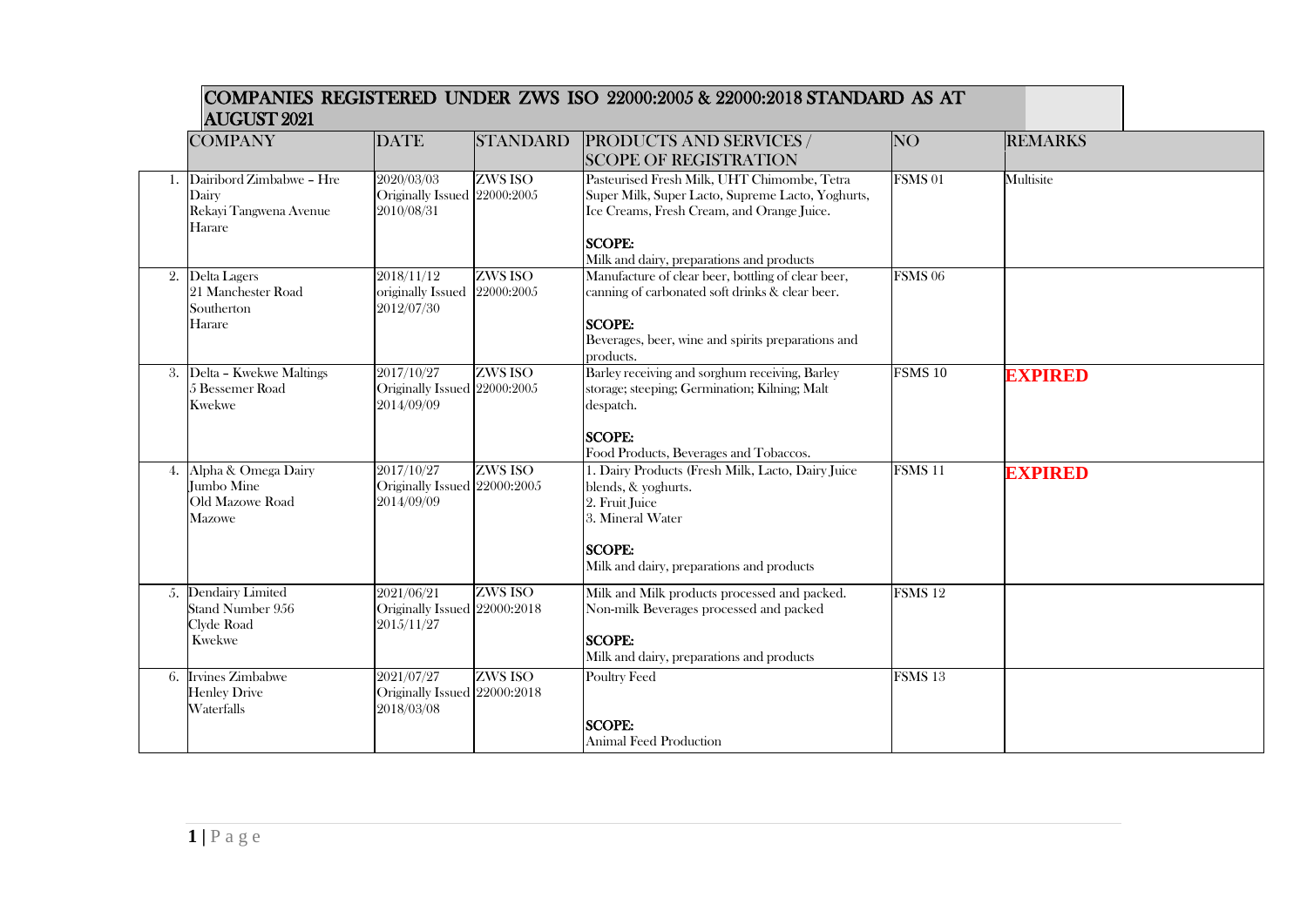| 7. Associated Foods Zimbabwe<br>Laurenceville Road<br>Lower Vumba<br>Mutare      | 2018/08/16 | ZWS ISO<br>22000:2005        | Receiving, Inspections, Storage, Canning (Tomato<br>Products, fruits & Vegetables into tin can up to heat<br>sterilization and packaging, jam & Marmalades<br>(Cooking & Packaging), Peanut butter (Processing &<br>Packaging)<br><b>SCOPE:</b><br>Food Products, Beverages and Tobaccos. | FSMS <sub>14</sub> |  |
|----------------------------------------------------------------------------------|------------|------------------------------|-------------------------------------------------------------------------------------------------------------------------------------------------------------------------------------------------------------------------------------------------------------------------------------------|--------------------|--|
| 8. Delta Mutare<br><b>Mutare Bottling Company</b><br>18 Riverside Road<br>Mutare | 2019/06/13 | <b>ZWS ISO</b><br>22000:2005 | Raw Materials receiving and storage<br><b>SCOPE:</b><br>Food Products, Beverages and Tobaccos.                                                                                                                                                                                            | FSMS <sub>15</sub> |  |
| 9. PROdairy PVT LTD<br>175 Munhondo Road<br>Ruwa<br>Harare                       | 2019/08/08 | ZWS ISO<br>22000:2005        | Receiving of Raw Milk, processing sterilised Milk,<br>Dairy Fruit juice, Cultured Milk, UHT Milk. Receiving<br>of raw materials processing and packaging Maheu.<br><b>SCOPE:</b><br>Milk and Dairy, Preparations and Products                                                             | FSMS <sub>16</sub> |  |
| 10. Natpak<br>897/898 Soutter Road<br>New Ardbennie<br>Harare<br>Zimbabwe        | 2019/11/07 | ZWS ISO<br>22000:2005        | Manufacturer of Polywoven Products.<br><b>SCOPE:</b><br><b>Rubber and Plastics Products</b>                                                                                                                                                                                               | FSMS <sub>17</sub> |  |
| 11. Delta Belmont<br>Leamington Road<br>Belmont<br>Bulawayo                      | 2020/03/03 | <b>ZWS ISO</b><br>22000:2005 | Carbonated Soft drinks and Lagers beer.<br>Scope:<br>Food Products, Beverages and Tobaccos                                                                                                                                                                                                | FSMS <sub>19</sub> |  |
| 12. Surface Wilmar<br>20647 - 662 Masanga<br>Chitungwiza                         | 2020/03/03 | ZWS ISO<br>22000:2005        | Seed crushing, Extraction Meal Packaging, Oil<br>Refinery,<br>Oil Packaging, Rice Packaging, Steam Production.<br>SCOPF <sub>2</sub>                                                                                                                                                      | FSMS <sub>20</sub> |  |
| 13. Best Fruit Processors<br>247 Galloway Road<br>Norton<br>Zimbabwe             | 2020/09/22 | ZWS ISO<br>22000:2005        | Receiving and processing fruits into pastes and purees<br>for sale<br><b>SCOPE:</b><br>Food Products, Beverages and Tobaccos                                                                                                                                                              | FSMS 21            |  |